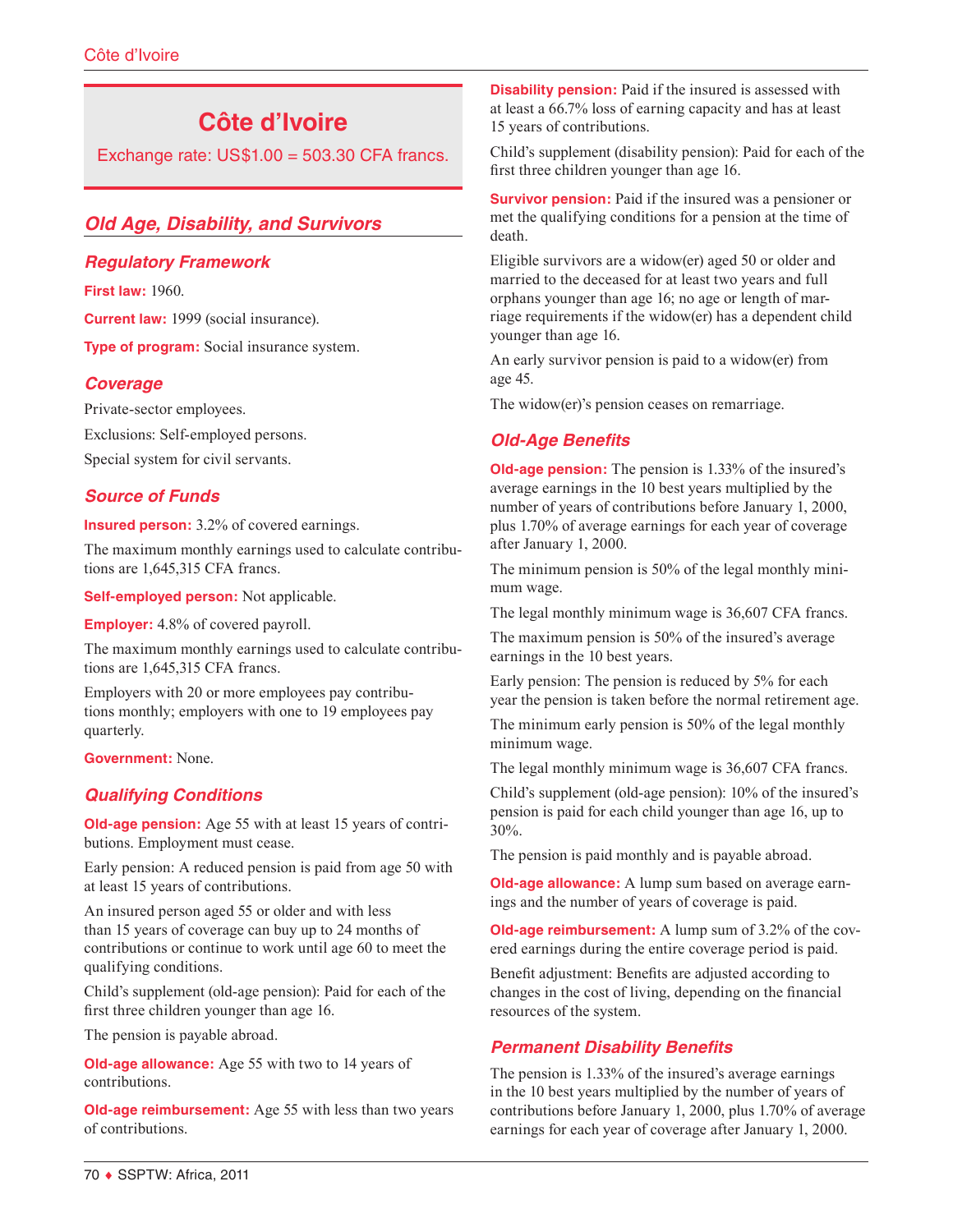Child's supplement: 10% of the insured's pension is paid for each child younger than age 16, up to 30%.

The pension is paid monthly.

Benefit adjustment: Benefits are adjusted according to changes in the cost of living, depending on the financial resources of the system.

#### *Survivor Benefits*

**Survivor pension:** 50% of the deceased's pension is paid to a widow(er). If there is more than one widow, the pension is split equally.

Early pension: The pension is reduced by 5% for each year the pension is taken before age 50.

The pension is paid monthly.

**Full orphan's pension:** Each eligible orphan receives 20% of the pension the deceased received or would have been entitled to receive.

All full orphans' benefits combined must not exceed 100% of the deceased's pension. Full orphans may receive the pension entitlements of both parents.

The pension is paid monthly.

Benefit adjustment: Benefits are adjusted according to changes in the cost of living, depending on the financial resources of the system.

#### *Administrative Organization*

Ministry of Family, Women, and Social Affairs ([http://](http://www.famille.gouv.ci) [www.famille.gouv.ci\)](http://www.famille.gouv.ci) provides technical supervision.

Ministry of Economy and Finance ([http://www.finances](http://www.finances.gouv.ci) [.gouv.ci](http://www.finances.gouv.ci)) provides financial supervision.

Social Insurance Institute and National Social Insurance Fund ([http://www.cnps.ci\)](http://www.cnps.ci), managed by a tripartite board, administer the program.

### *Sickness and Maternity*

### *Regulatory Framework*

**First law:** 1955.

**Current law:** 1999 (social insurance).

**Type of program:** Social insurance system. Cash maternity and medical benefits only.

### *Coverage*

Employed women, including temporary, fixed-term, and day laborers in the public sector.

Voluntary coverage is available.

Special system for civil servants.

#### *Source of Funds*

**Insured person:** None.

**Self-employed person:** Voluntary contributions only.

**Employer:** 0.75% of covered payroll.

The maximum monthly earnings used to calculate contributions are 70,000 CFA francs.

Employers with 20 or more employees pay contributions monthly; employers with one to 19 employees pay quarterly.

**Government:** None; contributes as an employer for publicsector employed women who are not civil servants.

#### *Qualifying Conditions*

**Cash sickness benefits:** No statutory benefits are provided.

**Cash maternity benefits:** The insured must have at least three months of insured employment and must stop work after 7.5 months of pregnancy.

#### *Sickness and Maternity Benefits*

**Sickness benefit:** No statutory benefits are provided.

**Maternity benefit:** 100% of the insured's last earnings and is paid for six weeks before and eight weeks after the expected date of childbirth; may be extended up to 11 weeks if there are complications arising from pregnancy or childbirth.

#### *Workers' Medical Benefits*

Community health centers under the National Social Insurance Fund provide medical care.

Employers must provide medical services for their workers.

From the third month of pregnancy, the cost of medical care, medicine, and hospitalization is reimbursed according to a schedule in law.

#### *Dependents' Medical Benefits*

Community health centers under the National Social Insurance Fund provide medical care to the insured's dependents.

#### *Administrative Organization*

Ministry of Family, Women, and Social Affairs ([http://](http://www.famille.gouv.ci) [www.famille.gouv.ci\)](http://www.famille.gouv.ci) provides technical supervision.

Ministry of Economy and Finance ([http://www.finances](http://www.finances.gouv.ci) [.gouv.ci](http://www.finances.gouv.ci)) provides financial supervision.

Social Insurance Institute and National Social Insurance Fund ([http://www.cnps.ci\)](http://www.cnps.ci), managed by a tripartite board, administer the program.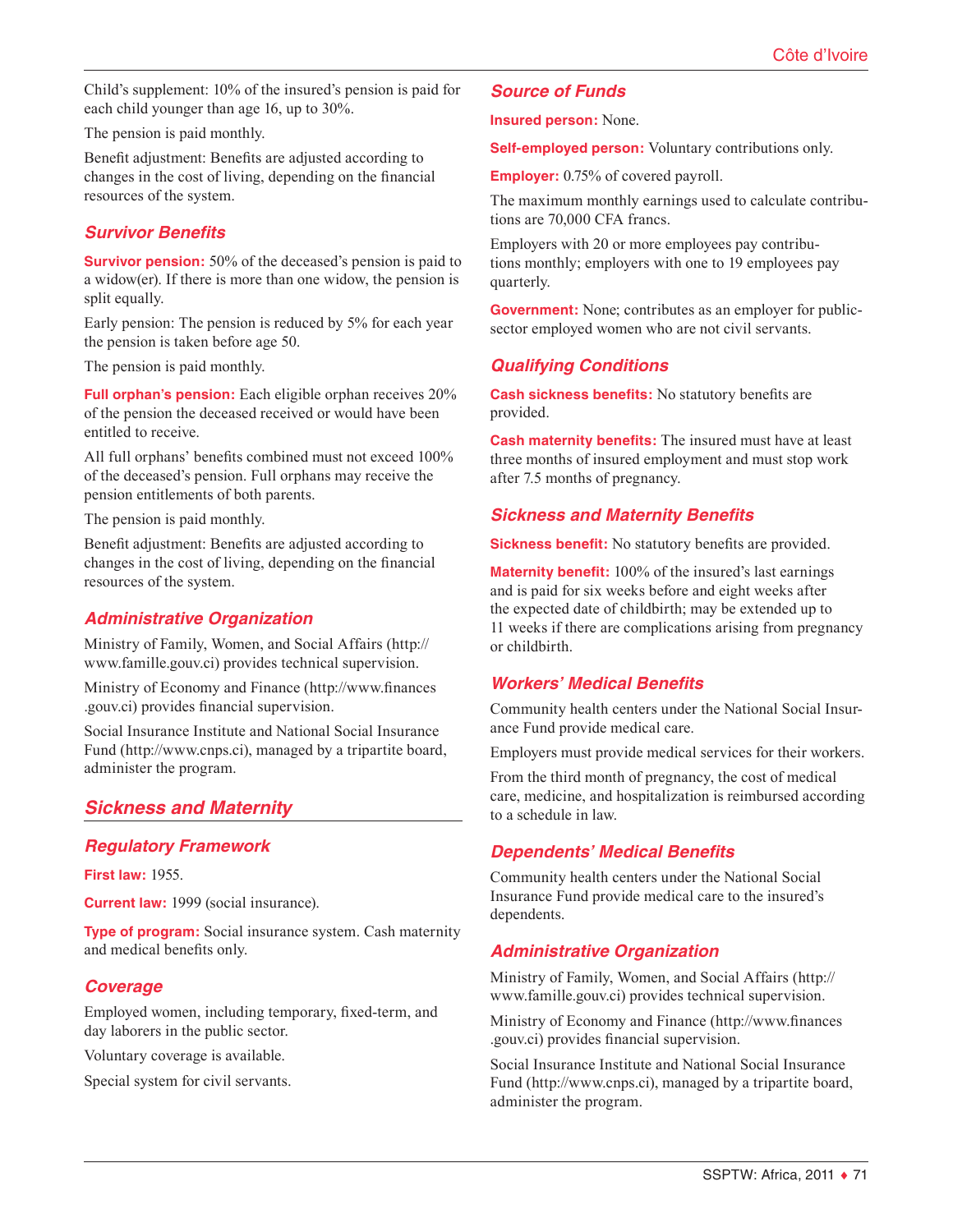# *Work Injury*

### *Regulatory Framework*

**First law:** 1957.

**Current law:** 1999 (social insurance).

**Type of program:** Social insurance system.

### *Coverage*

Employed persons, seamen, members of cooperatives, nonsalaried managers of cooperatives and their assistants, chairmen and managing directors of certain companies, apprentices, technical college students, certain persons in training centers, and prisoners working in prison workshops.

Voluntary coverage for self-employed persons for all permanent work injury benefits.

# *Source of Funds*

**Insured person:** None.

**Self-employed person:** Voluntary contributions, according to the assessed degree of risk.

**Employer:** 2% to 5% of covered payroll, according to the assessed degree of risk.

The maximum monthly earnings used to calculate contributions are 70,000 CFA francs.

Employers with 20 or more employees pay contributions monthly; employers with one to 19 employees pay quarterly.

**Government:** None.

# *Qualifying Conditions*

**Work injury benefits:** There is no minimum qualifying period. Accidents that occur while commuting to and from work are covered.

# *Temporary Disability Benefits*

100% of earnings is paid for an initial period defined according to a schedule in law; 50% of earnings after this period and up to the 28th day after the accident; thereafter, 66.7% of earnings.

The benefit is paid from the day after the disability began or the first medical exam related to the occupational disease until full recovery or certification of a permanent disability.

### *Permanent Disability Benefits*

If the insured is assessed with a total disability, the pension is 100% of the insured's annual earnings.

Partial disability: A percentage of the full disability pension is paid according to the assessed degree of disability.

If the assessed degree of disability is at least 10%, the minimum annual earnings used to calculate benefits are 950,553 CFA francs.

Constant-attendance supplement: If the insured requires the constant attendance of others to perform daily functions, 40% of the insured's annual earnings used to calculate benefits is paid.

Pensions are paid monthly if the assessed degree of disability is 75% or more; otherwise, quarterly or annually.

If the assessed degree of disability is more than 10%, the pension may be partially paid as a lump sum after receiving the pension for five years; if it is 10% or less, the total remaining pension may be paid as a lump sum after receiving the pension for five years.

Benefit adjustment: Benefits are adjusted annually according to changes in the average covered wage.

### *Workers' Medical Benefits*

Benefits include medical and surgical care; the cost of hospitalization, medicine, appliances, funeral transportation, and rehabilitation; and all other necessary costs.

# *Survivor Benefits*

**Survivor pension:** The annual pension is 30% of the deceased's annual earnings. The widow(er) must have been married to the deceased before the accident occurred. If there is more than one widow, the pension is split equally.

If the widow(er) does not have an eligible dependent child, the survivor pension ceases on remarriage, and a lump sum is paid.

Remarriage allowance: A lump sum of three years of pension is paid.

**Orphan's pension:** The annual pension is 15% of the deceased's annual earnings for each of the first two orphans younger than age 16 (age 21 if the orphan is a student or has an incurable disease); 10% for each additional eligible orphan; 20% for each full orphan.

**Dependent parent's and grandparent's pension:** 10% of the deceased's earnings is paid to each dependent parent and grandparent.

All survivor benefits combined must not exceed 85% of the deceased's earnings.

**Funeral grant:** A lump sum of 25% of 950,553 CFA francs is paid.

Benefit adjustment: Benefits are adjusted annually according to changes in the average covered wage.

# *Administrative Organization*

Ministry of Family, Women, and Social Affairs ([http://](http://www.famille.gouv.ci) [www.famille.gouv.ci\)](http://www.famille.gouv.ci) provides administrative and technical supervision.